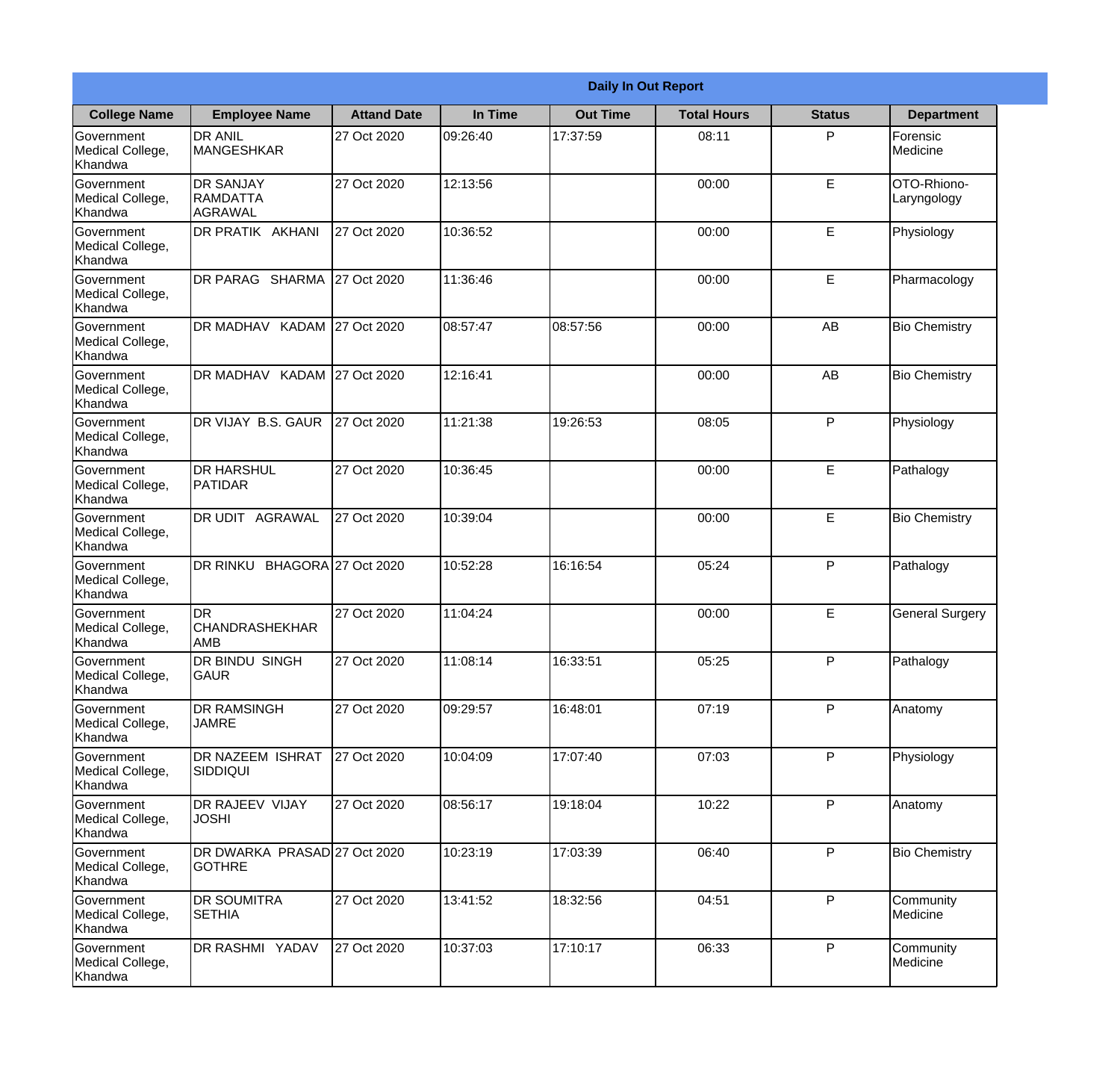| <b>Designation</b>                  | <b>Category</b>     |
|-------------------------------------|---------------------|
| <b>Assistant Professor</b>          | Para Clinical       |
| Professor                           | Clinical            |
| <b>Assistant Professor</b>          | Non Clinical        |
| Professor                           | Para Clinical       |
| <b>Assistant Professor</b>          | <b>Non Clinical</b> |
| Assistant Professor   Non Clinical  |                     |
| Associate Professor Non Clinical    |                     |
| Assistant Professor   Para Clinical |                     |
| Associate Professor Non Clinical    |                     |
| <b>Assistant Professor</b>          | Para Clinical       |
| <b>Assistant Professor</b>          | Clinical            |
| Associate Professor   Para Clinical |                     |
| Demonstrator/Tutor   Non Clinical   |                     |
| Professor                           | <b>Non Clinical</b> |
| <b>Assistant Professor</b>          | Non Clinical        |
| Demonstrator/Tutor   Non Clinical   |                     |
| <b>Assistant Professor</b>          | Para Clinical       |
| Assistant Professor   Para Clinical |                     |

## **Daily In Out Report**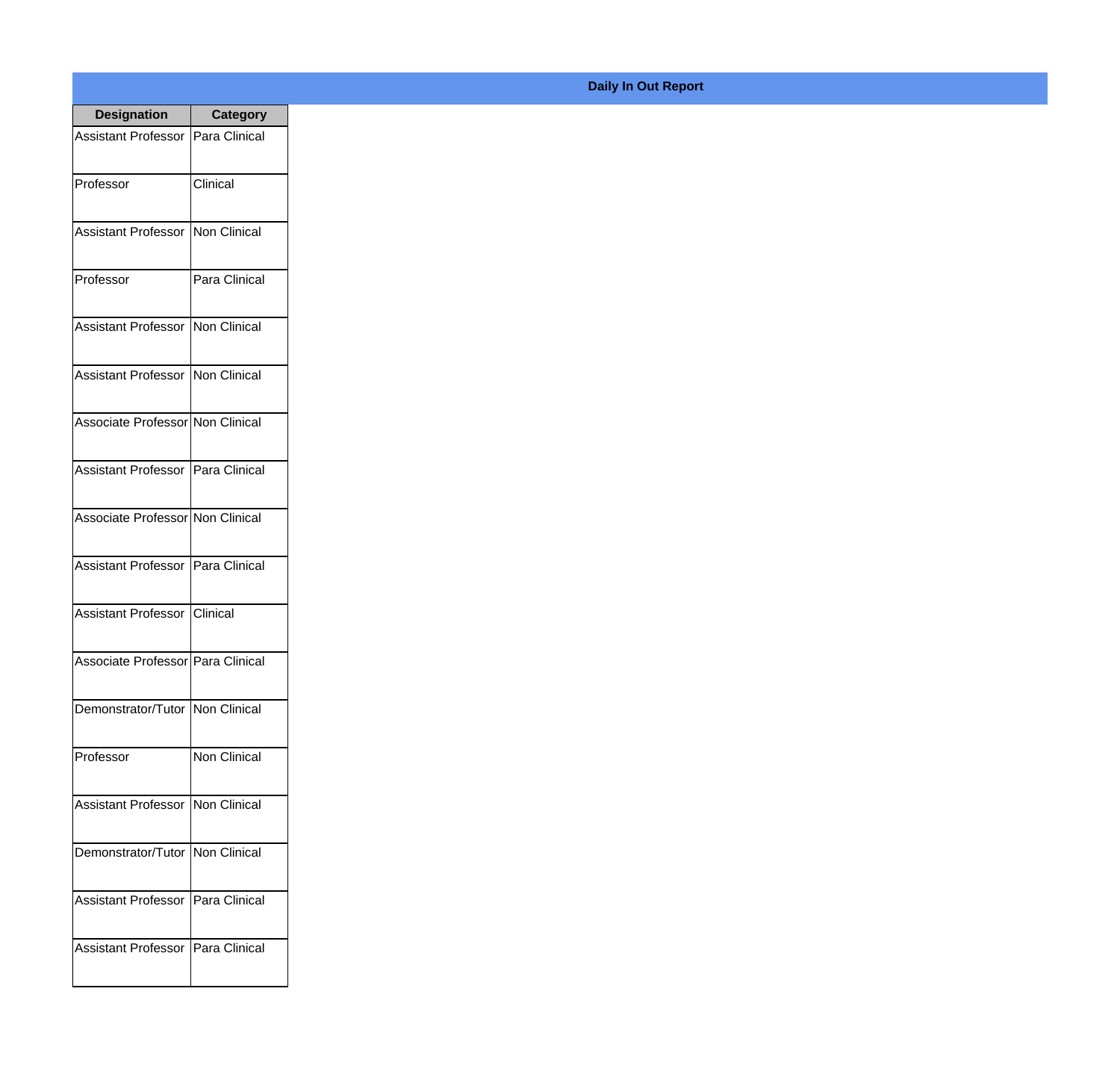|                                                  |                                                       |             |          |          | <b>Daily In Out Report</b> |              |                       |
|--------------------------------------------------|-------------------------------------------------------|-------------|----------|----------|----------------------------|--------------|-----------------------|
| Government<br>Medical College,<br>Khandwa        | <b>MR PIYUSH KUMAR</b><br><b>MISHRA</b>               | 27 Oct 2020 | 11:09:23 | 18:06:02 | 06:57                      | P            | Community<br>Medicine |
| Government<br>Medical College,<br>Khandwa        | DR SACHIN PARMAR 27 Oct 2020                          |             | 10:33:15 | 18:39:43 | 08:06                      | P            | Community<br>Medicine |
| <b>Government</b><br>Medical College,<br>Khandwa | DR PRAMILA VERMA 27 Oct 2020                          |             | 12:01:45 |          | 00:00                      | E            | Paediatrics           |
| <b>Government</b><br>Medical College,<br>Khandwa | <b>DR MANOJ BALKE</b>                                 | 27 Oct 2020 | 09:05:38 | 15:30:05 | 06:25                      | P            | Ophthalmology         |
| Government<br>Medical College,<br>Khandwa        | <b>DR GARIMA</b><br><b>AGRAWAL</b><br><b>VARSHNEY</b> | 27 Oct 2020 | 10:02:37 |          | 00:00                      | E            | Paediatrics           |
| Government<br>Medical College,<br><b>Khandwa</b> | DR PRIYA KAPOOR<br>KAPOOR                             | 27 Oct 2020 | 10:10:39 | 16:45:03 | 06:35                      | P            | Pathalogy             |
| Government<br>Medical College,<br>Khandwa        | <b>DR SAPNA</b><br><b>MAHESHRAM</b>                   | 27 Oct 2020 | 11:19:53 | 17:17:20 | 05:58                      | P            | Community<br>Medicine |
| Government<br>Medical College,<br>Khandwa        | <b>DR RAJENDRA</b><br><b>SINGH MANDLOI</b>            | 27 Oct 2020 | 11:08:30 | 17:07:48 | 05:59                      | $\mathsf{P}$ | <b>Bio Chemistry</b>  |
| Government<br>Medical College,<br>Khandwa        | <b>DR AJAY</b><br>NARWARIYA                           | 27 Oct 2020 | 11:10:50 | 18:25:18 | 07:15                      | P            | Microbiology          |
| <b>Government</b><br>Medical College,<br>Khandwa | <b>DR RAKESH SINGH</b><br><b>HAZARI</b>               | 27 Oct 2020 | 16:00:57 |          | 00:00                      | E            | Pathalogy             |
| <b>Government</b><br>Medical College,<br>Khandwa | <b>DR NISHA</b><br><b>KAITHWAS</b>                    | 27 Oct 2020 | 10:35:54 | 13:27:51 | 02:52                      | P            | Psychiatry            |
| Government<br>Medical College,<br>Khandwa        | <b>DR ANANT</b><br><b>TUKARAM PAWAR</b>               | 27 Oct 2020 | 10:46:01 | 18:39:27 | 07:53                      | P            | Community<br>Medicine |
| Government<br>Medical College,<br>Khandwa        | <b>DR ANANT</b><br>TUKARAM PAWAR                      | 27 Oct 2020 | 19:00:50 |          | 07:53                      | $\mathsf{P}$ | Community<br>Medicine |
| <b>Government</b><br>Medical College,<br>Khandwa | DR SHAIKH M.KHALIQ 27 Oct 2020                        |             | 15:29:49 |          | 00:00                      | E            | <b>Bio Chemistry</b>  |
| Government<br>Medical College,<br>Khandwa        | <b>DR RAJU</b>                                        | 27 Oct 2020 | 10:01:55 |          | 00:00                      | E            | Forensic<br>Medicine  |
| Government<br>Medical College,<br>Khandwa        | <b>DR ASHOK</b><br><b>BHAUSAHEB NAJAN</b>             | 27 Oct 2020 | 10:44:41 |          | 00:00                      | E            | Forensic<br>Medicine  |
| Government<br>Medical College,<br>Khandwa        | <b>DR SANGEETA</b><br><b>CHINCHOLE</b>                | 27 Oct 2020 | 10:51:07 |          | 00:00                      | $\mathsf E$  | Physiology            |
| Government<br>Medical College,<br>Khandwa        | DR NEERAJ KUMAR                                       | 27 Oct 2020 | 08:59:59 | 17:49:52 | 08:50                      | $\mathsf{P}$ | Dentisry              |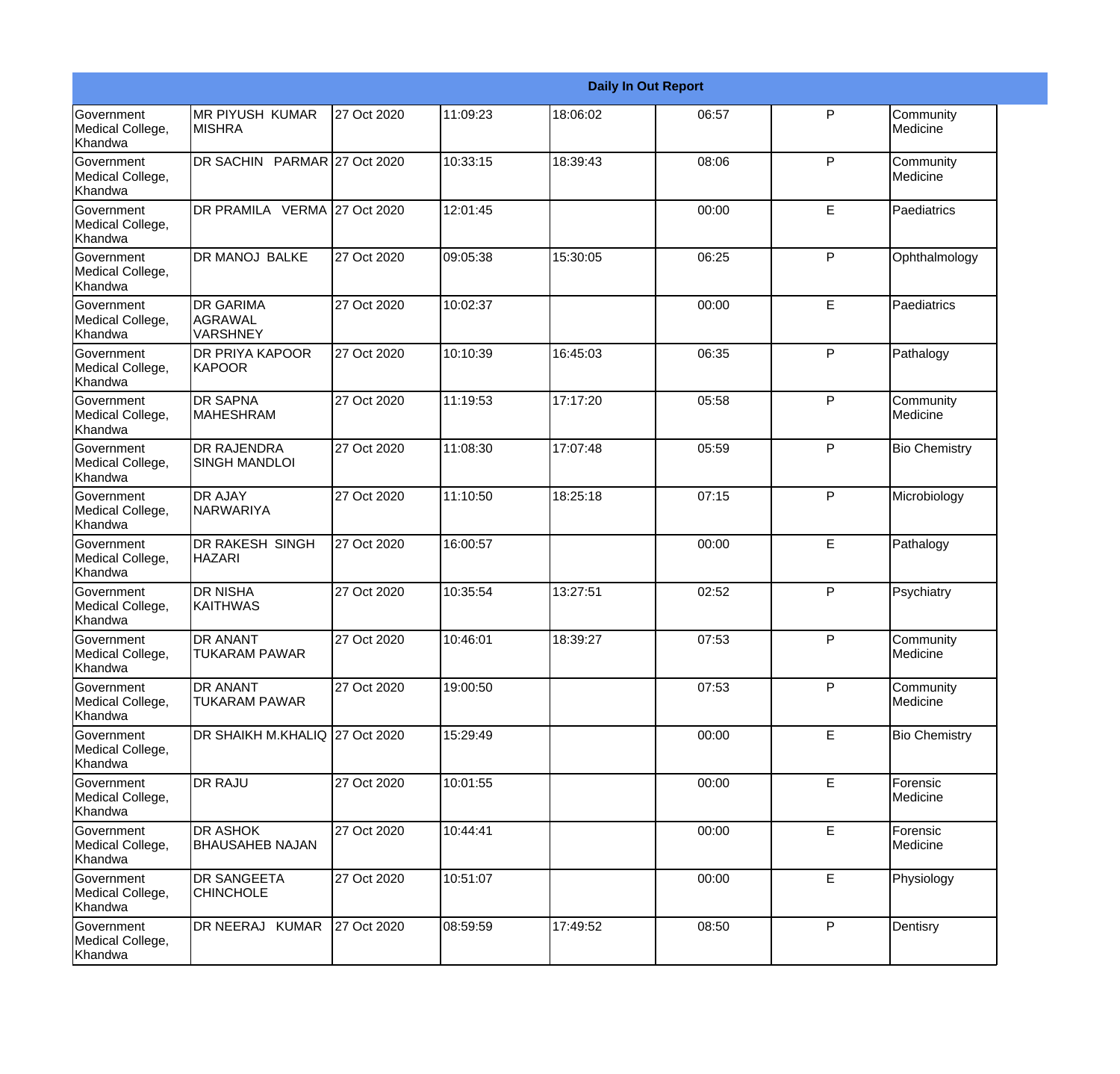| Statistician                        | Para Clinical                     |
|-------------------------------------|-----------------------------------|
| Assistant Professor   Para Clinical |                                   |
|                                     |                                   |
| Professor                           | Clinical                          |
| Assistant Professor                 | Clinical                          |
| Associate Professor Clinical        |                                   |
|                                     |                                   |
| Demonstrator/Tutor Para Clinical    |                                   |
| Associate Professor Para Clinical   |                                   |
| Demonstrator/Tutor Non Clinical     |                                   |
|                                     |                                   |
| Demonstrator/Tutor Para Clinical    |                                   |
| Professor                           | Para Clinical                     |
| Assistant Professor Clinical        |                                   |
|                                     |                                   |
| Professor                           | Para Clinical                     |
| Professor                           | Para Clinical                     |
| Professor                           | Non Clinical                      |
|                                     |                                   |
| Demonstrator/Tutor Para Clinical    |                                   |
| Associate Professor Para Clinical   |                                   |
|                                     | Demonstrator/Tutor   Non Clinical |
|                                     |                                   |
| Assistant Professor Clinical        |                                   |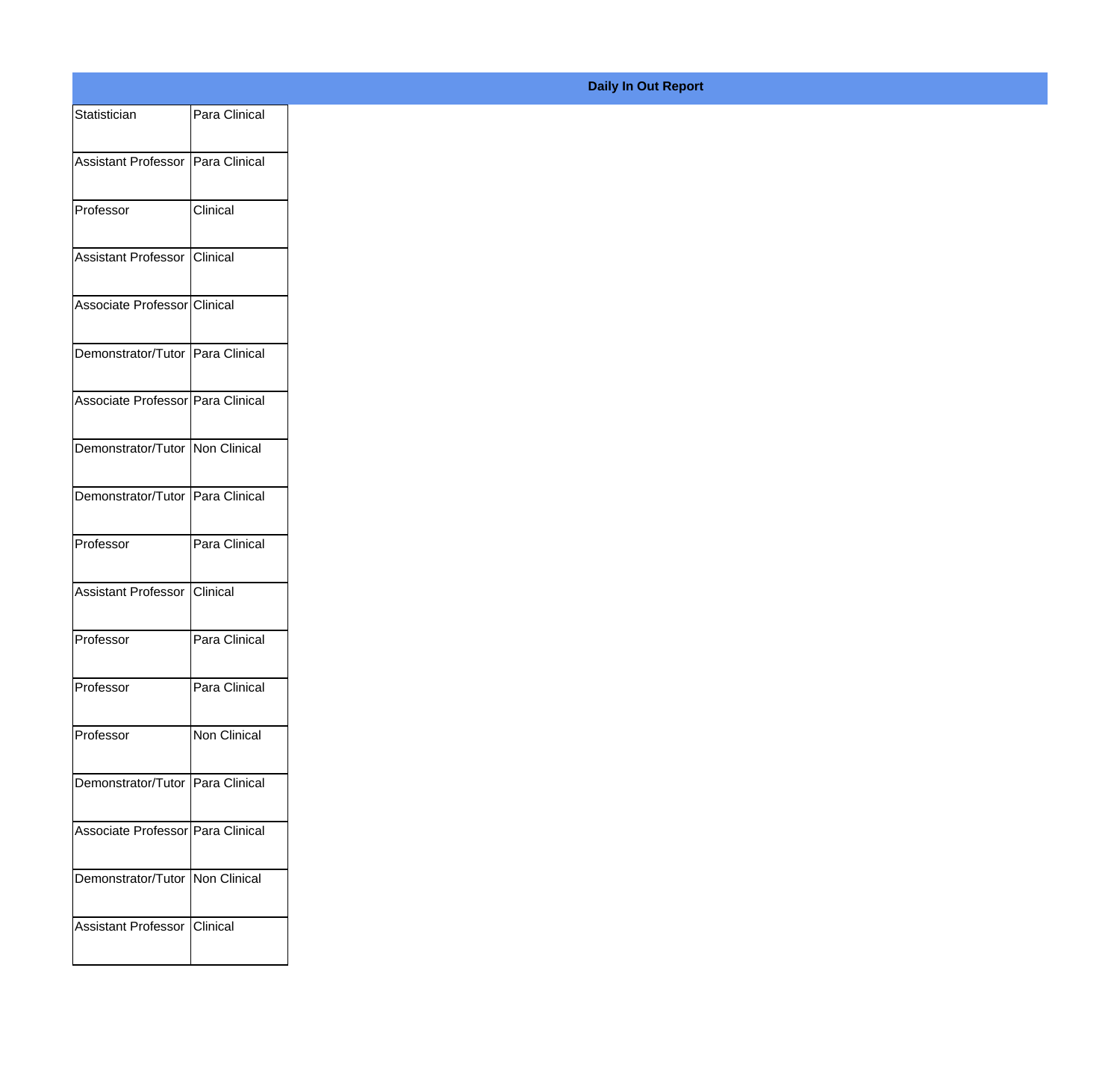|                                                  |                                                   |             |           |          | <b>Daily In Out Report</b> |   |                             |
|--------------------------------------------------|---------------------------------------------------|-------------|-----------|----------|----------------------------|---|-----------------------------|
| Government<br>Medical College,<br>Khandwa        | DR SUNIL BAJOLIYA 127 Oct 2020                    |             | 16:27:05  | 18:39:50 | 02:12                      | P | OTO-Rhiono-<br>Laryngology  |
| <b>Government</b><br>Medical College,<br>Khandwa | <b>DR NISHA MANDLOI</b><br>IPANWAR                | 27 Oct 2020 | 109:40:44 |          | 00:00                      | E | Obstetrics &<br>Gynaecology |
| Government<br>Medical College,<br>Khandwa        | DR NANDINI DIXIT                                  | 27 Oct 2020 | 12:24:29  |          | 00:00                      | E | Paediatrics                 |
| Government<br>Medical College,<br>Khandwa        | <b>DR SATISH</b><br><b>CHANDEL</b>                | 27 Oct 2020 | 109:41:29 |          | 00:00                      | E | Pharmacology                |
| Government<br>Medical College,<br>Khandwa        | <b>DR MUKTESHWARI</b><br><b>GUPTA</b>             | 27 Oct 2020 | 11:14:24  | 17:46:22 | 06:32                      | P | Pharmacology                |
| Government<br>Medical College,<br>Khandwa        | <b>DR PURTI AGARWAL</b><br>SAINI                  | 27 Oct 2020 | 11:23:15  | 17:12:12 | 05:49                      | P | Pathalogy                   |
| Government<br>Medical College,<br>Khandwa        | DR YASHPAL RAY                                    | 27 Oct 2020 | 11:36:56  |          | 00:00                      | E | Anatomy                     |
| Government<br>Medical College,<br>Khandwa        | <b>DR VISHAL</b><br><b>KUMAR</b><br><b>THAKRE</b> | 27 Oct 2020 | 10:23:09  | 17:22:25 | 06:59                      | P | Physiology                  |
| Government<br>Medical College,<br>Khandwa        | <b>MOHIT GARG</b>                                 | 27 Oct 2020 | 12:21:21  |          | 00:00                      | E | General Medicine            |